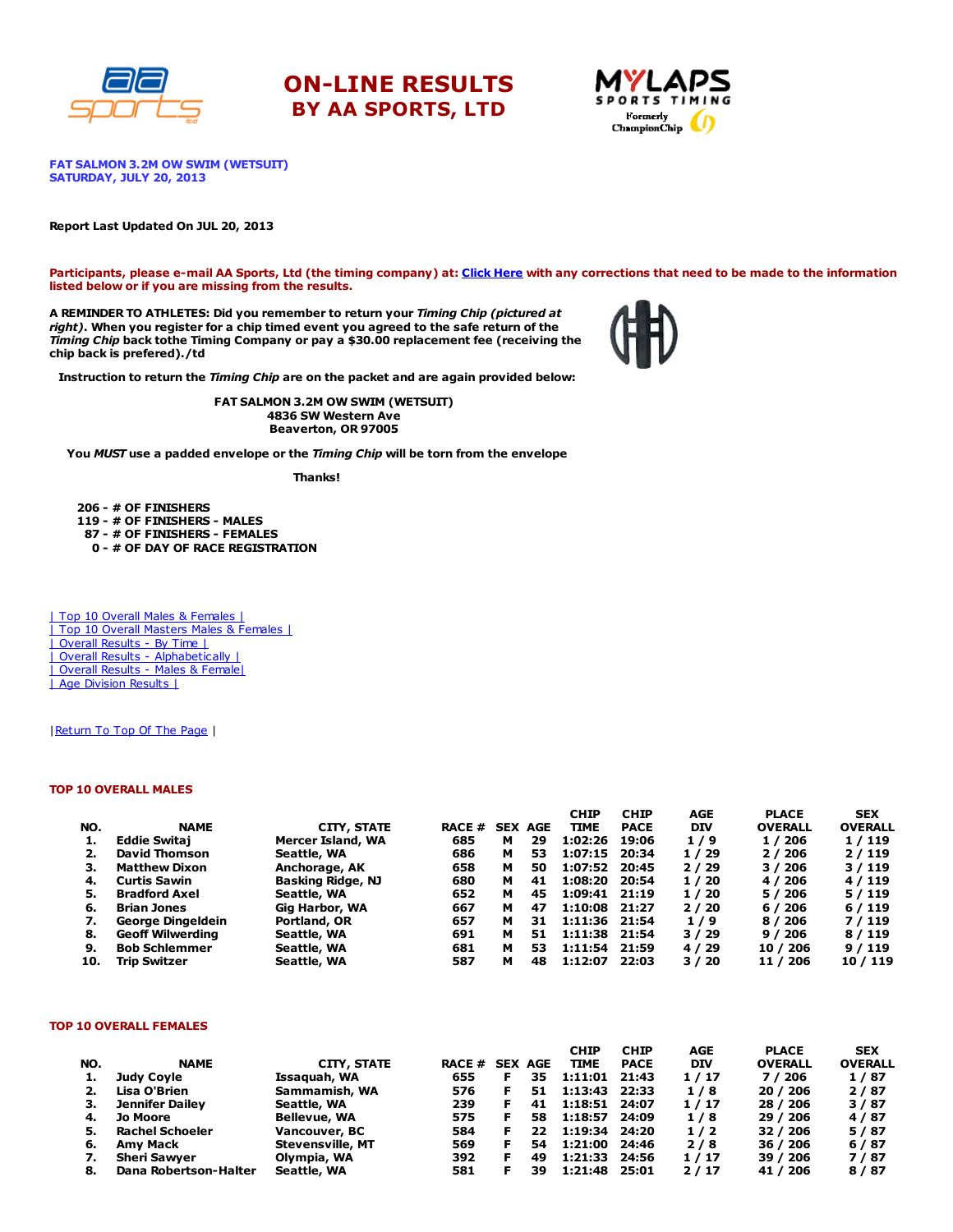| 9. Allison Ferch     | Redmond, WA |  |  |  | 471 F 40 1:21:58 25:04 2/17 43/206 9/87 |  |
|----------------------|-------------|--|--|--|-----------------------------------------|--|
| 10. Danielle Trevino | Seattle, WA |  |  |  | 687 F 26 1:21:59 25:04 1/8 44/206 10/87 |  |

# | Return To Top Of The Page |

## TOP 10 OVERALL MASTERS MALES

|     |                         |                    |               |   |                | <b>CHIP</b>     | <b>CHIP</b> | AGE        | <b>PLACE</b>   | <b>SEX</b>     |
|-----|-------------------------|--------------------|---------------|---|----------------|-----------------|-------------|------------|----------------|----------------|
| NO. | <b>NAME</b>             | <b>CITY, STATE</b> | <b>RACE #</b> |   | <b>SEX AGE</b> | <b>TIME</b>     | <b>PACE</b> | <b>DIV</b> | <b>OVERALL</b> | <b>OVERALL</b> |
|     | David Thomson           | Seattle, WA        | 686           | м | 53             | 1:07:15         | 20:34       | 1/29       | 2/206          | 2/119          |
| 2.  | <b>Matthew Dixon</b>    | Anchorage, AK      | 658           | м | 50             | 1:07:52         | 20:45       | 2/29       | 3 / 206        | 3/119          |
| з.  | <b>Curtis Sawin</b>     | Basking Ridge, NJ  | 680           | м | 41             | 1:08:20         | 20:54       | 1/20       | 4 / 206        | 4/119          |
| 4.  | <b>Bradford Axel</b>    | Seattle, WA        | 652           | м | 45             | 1:09:41 21:19   |             | 1/20       | 5/206          | 5/119          |
| 5.  | <b>Brian Jones</b>      | Gig Harbor, WA     | 667           | м | 47             | $1:10:08$ 21:27 |             | 2/20       | 6/206          | 6/119          |
| 6.  | <b>Geoff Wilwerding</b> | Seattle, WA        | 691           | м | 51             | 1:11:38 21:54   |             | 3/29       | 9/206          | 8/119          |
| 7.  | <b>Bob Schlemmer</b>    | Seattle, WA        | 681           | м | 53             | 1:11:54 21:59   |             | 4 / 29     | 10 / 206       | 9/119          |
| 8.  | <b>Trip Switzer</b>     | Seattle, WA        | 587           | м | 48             | 1:12:07         | 22:03       | 3/20       | 11 / 206       | 10 / 119       |
| 9.  | Michael Kula            | Tacoma, WA         | 567           | м | 40             | 1:12:12 22:05   |             | 2/20       | 12 / 206       | 11 / 119       |
| 10. | <b>William Penn</b>     | Olympia, WA        | 694           | м | 61             | 1:12:44         | 22:15       | 1/5        | 14 / 206       | 13 / 119       |

## TOP 10 OVERALL MASTERS FEMALES

|     |                        |                         |                |    |    | <b>CHIP</b>   | <b>CHIP</b> | AGE        | <b>PLACE</b>   | <b>SEX</b>     |
|-----|------------------------|-------------------------|----------------|----|----|---------------|-------------|------------|----------------|----------------|
| NO. | <b>NAME</b>            | CITY, STATE             | RACE # SEX AGE |    |    | <b>TIME</b>   | <b>PACE</b> | <b>DIV</b> | <b>OVERALL</b> | <b>OVERALL</b> |
| 1.  | Lisa O'Brien           | Sammamish, WA           | 576            | F  | 51 | 1:13:43       | 22:33       | 1/8        | 20 / 206       | 2/87           |
| 2.  | <b>Jennifer Dailey</b> | Seattle, WA             | 239            | F  | 41 | 1:18:51       | 24:07       | 1/17       | 28 / 206       | 3/87           |
| з.  | Jo Moore               | <b>Bellevue, WA</b>     | 575            |    | 58 | 1:18:57       | 24:09       | 1/8        | 29 / 206       | 4/87           |
| 4.  | <b>Amv Mack</b>        | <b>Stevensville, MT</b> | 569            | F. | 54 | 1:21:00       | 24:46       | 2/8        | 36 / 206       | 6/87           |
| 5.  | <b>Sheri Sawver</b>    | Olympia, WA             | 392            | F  | 49 | 1:21:33 24:56 |             | 1/17       | 39 / 206       | 7/87           |
| 6.  | Allison Ferch          | Redmond, WA             | 471            | F  | 40 | 1:21:58 25:04 |             | 2/17       | 43 / 206       | 9/87           |
| 7.  | <b>Patty Swedberg</b>  | Kent, WA                | 490            | F  | 48 | 1:22:33       | 25:15       | 2/17       | 47 / 206       | 11 / 87        |
| 8.  | <b>Susan Marrs</b>     | <b>Des Moines, WA</b>   | 371            | F  | 47 | 1:22:49       | 25:20       | 3/17       | 49 / 206       | 12/87          |
| 9.  | <b>Bridget Sipher</b>  | Olympia, WA             | 380            | F  | 40 | 1:22:50       | 25:20       | 3/17       | 50 / 206       | 13/87          |
| 10. | <b>Elizabeth Lucco</b> | <b>Bellevue, WA</b>     | 260            | F  | 46 | 1:23:09       | 25:26       | 4/17       | 52 / 206       | 14 / 87        |

# | Return To Top Of The Page |

# MEN'S & WOMEN'S OVERALL RESULTS - 3 MILE WETSUIT

|     |                         |                          |              |   |                | <b>CHIP</b> | <b>CHIP</b> | <b>AGE</b> | <b>PLACE</b>   | <b>SEX</b>     |
|-----|-------------------------|--------------------------|--------------|---|----------------|-------------|-------------|------------|----------------|----------------|
| NO. | <b>NAME</b>             | <b>CITY, STATE</b>       | <b>RACE#</b> |   | <b>SEX AGE</b> | <b>TIME</b> | <b>PACE</b> | <b>DIV</b> | <b>OVERALL</b> | <b>OVERALL</b> |
| 1.  | <b>Eddie Switai</b>     | <b>Mercer Island, WA</b> | 685          | м | 29             | 1:02:26     | 19:06       | 1/9        | 1/206          | 1/119          |
| 2.  | <b>David Thomson</b>    | Seattle, WA              | 686          | м | 53             | 1:07:15     | 20:34       | 1/29       | 2/206          | 2/119          |
| з.  | <b>Matthew Dixon</b>    | Anchorage, AK            | 658          | м | 50             | 1:07:52     | 20:45       | 2/29       | 3 / 206        | 3/119          |
| 4.  | <b>Curtis Sawin</b>     | Basking Ridge, NJ        | 680          | м | 41             | 1:08:20     | 20:54       | 1/20       | 4 / 206        | 4/119          |
| 5.  | <b>Bradford Axel</b>    | Seattle, WA              | 652          | м | 45             | 1:09:41     | 21:19       | 1/20       | 5/206          | 5/119          |
| 6.  | <b>Brian Jones</b>      | Gig Harbor, WA           | 667          | м | 47             | 1:10:08     | 21:27       | 2/20       | 6/206          | 6/119          |
| 7.  | <b>Judy Coyle</b>       | Issaquah, WA             | 655          | F | 35             | 1:11:01     | 21:43       | 1/17       | 7 / 206        | 1/87           |
| 8.  | George Dingeldein       | Portland, OR             | 657          | м | 31             | 1:11:36     | 21:54       | 1/9        | 8 / 206        | 7 / 119        |
| 9.  | <b>Geoff Wilwerding</b> | Seattle, WA              | 691          | м | 51             | 1:11:38     | 21:54       | 3/29       | 9/206          | 8/119          |
| 10. | <b>Bob Schlemmer</b>    | Seattle, WA              | 681          | м | 53             | 1:11:54     | 21:59       | 4 / 29     | 10 / 206       | 9/119          |
| 11. | Trip Switzer            | Seattle, WA              | 587          | м | 48             | 1:12:07     | 22:03       | 3/20       | 11 / 206       | 10 / 119       |
| 12. | Michael Kula            | Tacoma, WA               | 567          | м | 40             | 1:12:12     | 22:05       | 2/20       | 12 / 206       | 11 / 119       |
| 13. | <b>Eric Thumma</b>      | Lake Stevens, WA         | 589          | м | 27             | 1:12:22     | 22:08       | 2/9        | 13 / 206       | 12/119         |
| 14. | <b>William Penn</b>     | Olympia, WA              | 694          | м | 61             | 1:12:44     | 22:15       | 1/5        | 14 / 206       | 13 / 119       |
| 15. | <b>Mike Wavte</b>       | Seattle, WA              | 689          | М | 46             | 1:12:59     | 22:19       | 4 / 20     | 15 / 206       | 14 / 119       |
| 16. | <b>Sean Fahev</b>       | Shoreline, WA            | 559          | м | 27             | 1:13:03     | 22:20       | 3/9        | 16 / 206       | 15 / 119       |
| 17. | <b>Michael Orton</b>    | Seattle, WA              | 676          | м | 30             | 1:13:05     | 22:21       | 2/9        | 17 / 206       | 16 / 119       |
| 18. | <b>Ta McCann</b>        | Seattle, WA              | 671          | м | 47             | 1:13:14     | 22:24       | 5/20       | 18 / 206       | 17 / 119       |
| 19. | Eric Dybdahl            | Seattle, WA              | 660          | м | 53             | 1:13:27     | 22:28       | 5/29       | 19 / 206       | 18 / 119       |
| 20. | Lisa O'Brien            | Sammamish, WA            | 576          | F | 51             | 1:13:43     | 22:33       | 1/8        | 20 / 206       | 2/87           |
| 21. | Joseph Lang             | Seattle, WA              | 668          | M | 50             | 1:15:41     | 23:09       | 6/29       | 21 / 206       | 19 / 119       |
| 22. | <b>Andy Stetzler</b>    | Seattle, WA              | 684          | м | 26             | 1:15:52     | 23:12       | 4/9        | 22 / 206       | 20 / 119       |
| 23. | <b>Michael Pipta</b>    | Seattle, WA              | 578          | м | 48             | 1:15:59     | 23:14       | 6/20       | 23 / 206       | 21 / 119       |
| 24. | <b>Neal Freeland</b>    | Seattle, WA              | 496          | м | 43             | 1:16:58     | 23:32       | 3/20       | 24 / 206       | 22 / 119       |
| 25. | <b>Todd Clayton</b>     | Port Angeles, WA         | 462          | м | 50             | 1:17:35     | 23:44       | 7 / 29     | 25 / 206       | 23 / 119       |
| 26. | <b>Stephen Freeborn</b> | Federal Way, WA          | 475          | м | 57             | 1:17:48     | 23:48       | 1/8        | 26 / 206       | 24 / 119       |
| 27. | <b>Michael Jones</b>    | Seattle, WA              | 563          | М | 53             | 1:18:26     | 23:59       | 8/29       | 27 / 206       | 25 / 119       |
| 28. | <b>Jennifer Dailey</b>  | Seattle, WA              | 239          | F | 41             | 1:18:51     | 24:07       | 1/17       | 28 / 206       | 3/87           |
| 29. | <b>Jo Moore</b>         | <b>Bellevue, WA</b>      | 575          | F | 58             | 1:18:57     | 24:09       | 1/8        | 29 / 206       | 4/87           |
| 30. | <b>Aurelio Bonavia</b>  | Seattle, WA              | 457          | м | 43             | 1:19:00     | 24:10       | 4/20       | 30 / 206       | 26 / 119       |
| 31. | <b>Pierre Remund</b>    | Vancouver, BC            | 580          | М | 54             | 1:19:33     | 24:20       | 9/29       | 31 / 206       | 27 / 119       |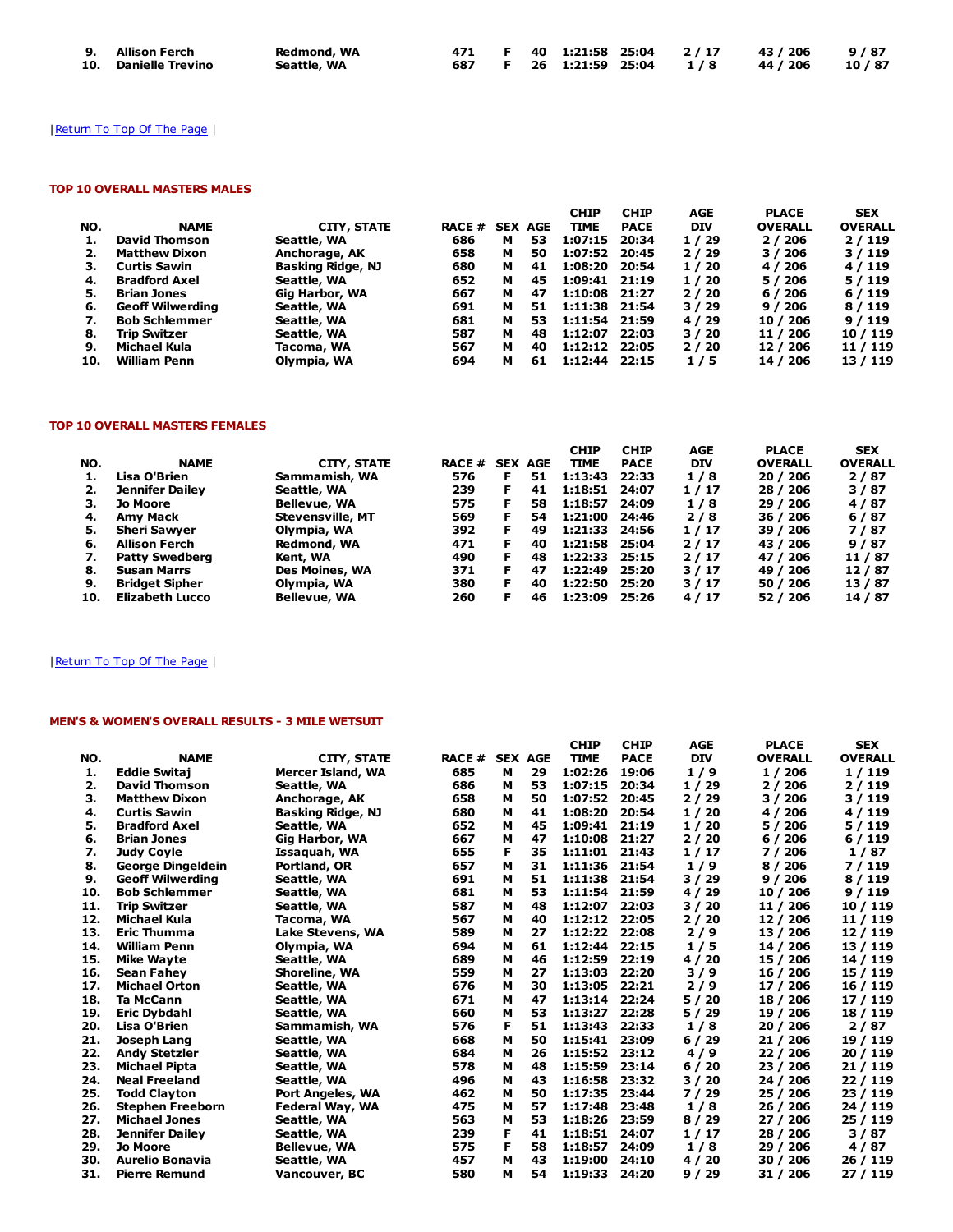| 32.  | <b>Rachel Schoeler</b>                         | Vancouver, BC           | 584 | F | 22 | 1:19:34            | 24:20 | 1/2     | 32 / 206  | 5 / 87   |
|------|------------------------------------------------|-------------------------|-----|---|----|--------------------|-------|---------|-----------|----------|
| 33.  | <b>Tom Lorish</b>                              | Los Osos, CA            | 568 | м | 52 | 1:19:38            | 24:21 | 10/29   | 33 / 206  | 28 / 119 |
| 34.  | <b>Tony Howard</b>                             | Portland, OR            | 562 | м | 46 | 1:19:54            | 24:26 | 7/20    | 34 / 206  | 29 / 119 |
| 35.  | <b>Peter Berner-Hays</b>                       | Seattle, WA             | 552 | м | 57 | 1:20:26            | 24:36 | 2/8     | 35 / 206  | 30 / 119 |
| 36.  |                                                |                         |     | F | 54 |                    | 24:46 |         |           |          |
|      | Amy Mack                                       | <b>Stevensville, MT</b> | 569 |   |    | 1:21:00            |       | 2/8     | 36 / 206  | 6/87     |
| 37.  | <b>Jose Collas</b>                             | Seattle, WA             | 654 | м | 48 | 1:21:11            | 24:50 | 8/20    | 37 / 206  | 31 / 119 |
| 38.  | <b>Russell Berrett</b>                         | Sammamish, WA           | 553 | м | 43 | 1:21:28            | 24:55 | 5/20    | 38 / 206  | 32 / 119 |
| 39.  | <b>Sheri Sawyer</b>                            | Olympia, WA             | 392 | F | 49 | 1:21:33            | 24:56 | 1/17    | 39 / 206  | 7/87     |
| 40.  | Jb Goessman                                    | Poulsbo, WA             | 245 | м | 48 | 1:21:46            | 25:00 | 9/20    | 40 / 206  | 33 / 119 |
| 41.  | Dana Robertson-Halter                          | Seattle, WA             | 581 | F | 39 | 1:21:48            | 25:01 | 2/17    | 41 / 206  | 8 / 87   |
| 42.  | <b>Richard Fabian</b>                          | Sammamish, WA           | 661 | м | 46 | 1:21:56            | 25:03 | 10/20   | 42 / 206  | 34 / 119 |
| 43.  | <b>Allison Ferch</b>                           | Redmond, WA             | 471 | F | 40 | 1:21:58            | 25:04 | 2/17    | 43 / 206  | 9 / 87   |
| 44.  | <b>Danielle Trevino</b>                        | Seattle, WA             | 687 | F | 26 | 1:21:59            | 25:04 | 1/8     | 44 / 206  | 10 / 87  |
| 45.  | David Folweiler                                | Seattle, WA             | 474 | М | 49 | 1:22:02            | 25:05 | 11 / 20 | 45 / 206  | 35 / 119 |
| 46.  | <b>Thomas Farrell</b>                          | Seattle, WA             | 470 | М | 53 | 1:22:25            | 25:12 | 11 / 29 | 46 / 206  | 36 / 119 |
| 47.  | <b>Patty Swedberg</b>                          | Kent, WA                | 490 | F | 48 | 1:22:33            | 25:15 | 2/17    | 47 / 206  | 11 / 87  |
| 48.  | <b>Chris Tanimoto</b>                          | Seattle, WA             | 284 | м | 26 | 1:22:34            | 25:15 | 5/9     | 48 / 206  | 37 / 119 |
| 49.  | <b>Susan Marrs</b>                             | Des Moines, WA          | 371 | F | 47 | 1:22:49            | 25:20 | 3/17    | 49 / 206  | 12/87    |
|      |                                                |                         |     |   |    |                    |       |         |           |          |
| 50.  | <b>Bridget Sipher</b>                          | Olympia, WA             | 380 | F | 40 | 1:22:50            | 25:20 | 3/17    | 50 / 206  | 13/87    |
| 51.  | Jan Hromada                                    | Shoreline, WA           | 664 | м | 35 | 1:22:54            | 25:21 | 1/15    | 51 / 206  | 38 / 119 |
| 52.  | <b>Elizabeth Lucco</b>                         | Bellevue, WA            | 260 | F | 46 | 1:23:09            | 25:26 | 4/17    | 52 / 206  | 14 / 87  |
| 53.  | <b>Scott Humphreys</b>                         | Tacoma, WA              | 665 | м | 29 | 1:23:15            | 25:28 | $6/9$   | 53 / 206  | 39 / 119 |
| 54.  | <b>Carl Engelhardt</b>                         | Seattle, WA             | 558 | М | 60 | 1:23:40            | 25:35 | 2/5     | 54 / 206  | 40 / 119 |
| 55.  | Jason Ridle                                    | Seguim, WA              | 487 | м | 39 | 1:23:44            | 25:36 | 2 / 15  | 55 / 206  | 41 / 119 |
| 56.  | Kari Wetzler                                   | Bainbridge Island, WA   | 690 | F | 33 | 1:23:55            | 25:40 | 1/7     | 56 / 206  | 15 / 87  |
| 57.  | <b>Pauline Martin</b>                          | Vancouver, BC           | 570 | F | 46 | 1:24:13            | 25:45 | 5/17    | 57 / 206  | 16/87    |
| 58.  | Orlando Boleda                                 | Bainbridge Island, WA   | 456 | м | 58 | 1:24:13            | 25:45 | 3/8     | 58 / 206  | 42 / 119 |
| 59.  | Jennifer Mesler                                |                         | 485 | F | 43 | 1:24:25            | 25:49 | 4/17    | 59 / 206  | 17/87    |
|      |                                                | Kent, WA                |     |   |    |                    |       |         | 60 / 206  |          |
| 60.  | <b>Richard Adcock</b><br><b>Eric Stevenson</b> | Reno, NV                | 452 | м | 58 | 1:24:34<br>1:24:43 | 25:52 | 4/8     |           | 43 / 119 |
| 61.  |                                                | Seattle, WA             | 586 | М | 34 |                    | 25:54 | 3/9     | 61 / 206  | 44 / 119 |
| 62.  | Melissa Eamer                                  | Seattle, WA             | 468 | F | 46 | 1:24:48            | 25:56 | 6/17    | 62 / 206  | 18 / 87  |
| 63.  | <b>Alan Florsheim</b>                          | Issaquah, WA            | 473 | м | 46 | 1:24:50            | 25:57 | 12/20   | 63 / 206  | 45 / 119 |
| 64.  | <b>Nancy Kleint</b>                            | Seattle, WA             | 367 | F | 25 | 1:25:07            | 26:02 | 2/8     | 64 / 206  | 19/87    |
| 65.  | <b>Meghan Meinerz</b>                          | Seattle, WA             | 484 | F | 28 | 1:25:16            | 26:05 | 3/8     | 65 / 206  | 20 / 87  |
| 66.  | <b>Donna Peters</b>                            | Bellevue, WA            | 495 | F | 51 | 1:25:21            | 26:06 | 3/8     | 66 / 206  | 21 / 87  |
| 67.  | <b>Michael Chastain</b>                        | Seattle, WA             | 355 | м | 47 | 1:25:29            | 26:08 | 13 / 20 | 67 / 206  | 46 / 119 |
| 68.  | <b>Chris Severns</b>                           | Issaquah, WA            | 379 | М | 51 | 1:25:39            | 26:12 | 12/29   | 68 / 206  | 47 / 119 |
| 69.  | <b>Steve Roberts</b>                           | Portland, OR            | 488 | м | 54 | 1:25:59            | 26:18 | 13 / 29 | 69 / 206  | 48 / 119 |
| 70.  | <b>Howard Jess</b>                             | Mercer Island, WA       | 364 | м | 61 | 1:26:05            | 26:20 | 3/5     | 70 / 206  | 49 / 119 |
| 71.  | <b>Ruth Frobe</b>                              | Bainbridge Island, WA   | 360 | F | 47 | 1:26:12            | 26:22 | 7/17    | 71 / 206  | 22 / 87  |
|      |                                                |                         |     |   |    |                    |       |         |           |          |
| 72.  | <b>Alexey Panteyev</b>                         | Bellevue, WA            | 267 | м | 38 | 1:26:25            | 26:26 | 3/15    | 72 / 206  | 50 / 119 |
| 73.  | <b>Robert McElroy</b>                          | Bellevue, WA            | 572 | м | 43 | 1:26:41            | 26:31 | 6/20    | 73 / 206  | 51 / 119 |
| 74.  | John Dewit                                     | Langley, WA             | 656 | м | 60 | 1:26:44            | 26:31 | 4/5     | 74 / 206  | 52 / 119 |
| 75.  | <b>Mahmoud Saleh</b>                           | Bothell, WA             | 390 | м | 36 | 1:26:45            | 26:32 | 4/15    | 75 / 206  | 53 / 119 |
| 76.  | <b>Thomas Harrylock</b>                        | Seattle, WA             | 561 | м | 51 | 1:26:45            | 26:32 | 14 / 29 | 76 / 206  | 54 / 119 |
| 77.  | <b>Bryan Flaherty</b>                          | Portland, OR            | 560 | М | 24 | 1:26:51            | 26:34 | 1/3     | 77 / 206  | 55 / 119 |
| 78.  | Julie Ness                                     | Seattle, WA             | 486 | F | 39 | 1:27:10            | 26:39 | 3/17    | 78 / 206  | 23 / 87  |
| 79.  | <b>Tom Brogan</b>                              | Seattle, WA             | 234 | м | 54 | 1:27:23            | 26:43 | 15 / 29 | 79 / 206  | 56 / 119 |
| 80.  | <b>Otto Martinez</b>                           | Seattle, WA             | 262 | м | 27 | 1:28:24            | 27:02 | 7/9     | 80 / 206  | 57 / 119 |
| 81.  | <b>Scott Breiler</b>                           | Seattle, WA             | 136 | м | 30 | 1:28:32            | 27:04 | 4/9     | 81 / 206  | 58 / 119 |
| 82.  | Jim Knapik                                     | Redmond, WA             | 565 | м | 49 | 1:28:36            | 27:06 | 14/20   | 82 / 206  | 59 / 119 |
| 83.  | Jan Acuff                                      |                         | 451 | F | 58 | 1:28:38            | 27:06 |         |           | 24 / 87  |
|      |                                                | Seattle, WA             |     |   |    |                    |       | 2/8     | 83 / 206  |          |
| 84.  | <b>Daniel Benson</b>                           | Seattle, WA             | 455 | М | 49 | 1:28:45            | 27:08 | 15 / 20 | 84 / 206  | 60 / 119 |
| 85.  | Tiff Koehn                                     | Seattle, WA             | 480 | м | 39 | 1:28:52 27:11      |       | 5/15    | 85 / 206  | 61 / 119 |
| 86.  | <b>Sarah Applegate</b>                         | Olympia, WA             | 389 | Е | 43 | 1:28:52 27:11      |       | 5/17    | 86 / 206  | 25 / 87  |
| 87.  | <b>Ralph Heidl</b>                             | East Lansing, MI        | 362 | м | 47 | 1:29:03 27:14      |       | 16 / 20 | 87 / 206  | 62 / 119 |
| 88.  | <b>Matthew Finster</b>                         | Seattle, WA             | 472 | м | 32 | 1:29:11 27:16      |       | 5/9     | 88 / 206  | 63 / 119 |
| 89.  | Dayne Miller                                   | Seattle, WA             | 372 | м | 43 | 1:29:11 27:16      |       | 7/20    | 89 / 206  | 64 / 119 |
| 90.  | <b>Marc Lacrampe</b>                           | Mercer Island, WA       | 368 | м | 51 | 1:29:23            | 27:20 | 16/29   | 90 / 206  | 65 / 119 |
| 91.  | <b>Brett Kruse</b>                             | Seattle, WA             | 566 | м | 36 | 1:29:40            | 27:25 | 6/15    | 91 / 206  | 66 / 119 |
| 92.  | <b>Ryan Botkins</b>                            | Edmonds, WA             | 233 | м | 37 | 1:29:50            | 27:28 | 7 / 15  | 92 / 206  | 67 / 119 |
| 93.  | <b>Melissa Manning</b>                         | Seattle, WA             | 261 | F | 50 | 1:29:57            | 27:30 | 4/8     | 93 / 206  | 26 / 87  |
| 94.  | <b>Gabe Brannan</b>                            | Pullman, WA             | 459 | м | 36 | 1:30:01 27:32      |       | 8/15    | 94 / 206  | 68 / 119 |
| 95.  | Jim Seidensticker                              | Mercer Island, WA       | 271 | м | 42 | 1:30:17            | 27:37 | 8/20    | 95 / 206  | 69 / 119 |
| 96.  | <b>Heather Young</b>                           | Redmond, WA             | 594 | F | 46 | 1:30:17            | 27:37 | 8/17    | 96 / 206  | 27/87    |
| 97.  | <b>Brian Martens</b>                           | Woodinville, WA         | 482 | м | 53 | 1:30:19            | 27:37 | 17/29   | 97 / 206  | 70 / 119 |
| 98.  | Karen Rasmussen                                | <b>Maple Valley, WA</b> | 375 | F | 38 |                    | 27:39 | 4/17    | 98 / 206  | 28/87    |
|      |                                                |                         |     |   |    | 1:30:25            |       |         |           |          |
| 99.  | Sean Rody                                      | Burien, WA              | 489 | м | 46 | 1:30:53            | 27:48 | 17/20   | 99 / 206  | 71 / 119 |
| 100. | <b>Shawn Delplain</b>                          | Port Angeles, WA        | 140 | м | 43 | 1:31:09            | 27:52 | 9/20    | 100 / 206 | 72 / 119 |
| 101. | <b>Kay Rawlings</b>                            | Seattle, WA             | 376 | F | 45 | 1:31:09 27:52      |       | 9/17    | 101 / 206 | 29/87    |
| 102. | <b>Brynje Enderle</b>                          | Portland, OR            | 469 | F | 35 | 1:31:19 27:56      |       | 5/17    | 102 / 206 | 30/87    |
| 103. | <b>Alison Eliason</b>                          | Redmond, WA             | 359 | F | 49 | 1:31:23 27:57      |       | 10 / 17 | 103 / 206 | 31/87    |
| 104. | <b>Mark Benishek</b>                           | Bainbridge Island, WA   | 551 | м | 31 | 1:31:31            | 27:59 | $6/9$   | 104 / 206 | 73 / 119 |
| 105. | <b>Gregg Goolsby</b>                           | Mercer Island, WA       | 476 | м | 56 | 1:31:54            | 28:06 | 5/8     | 105 / 206 | 74 / 119 |
| 106. | <b>Erica Chabalko</b>                          | Dupont, WA              | 354 | F | 30 | 1:32:03            | 28:09 | $2/7$   | 106 / 206 | 32/87    |
| 107. | <b>Barrett Criswell</b>                        | Austin, TX              | 463 | м | 50 | 1:32:13            | 28:12 | 18 / 29 | 107 / 206 | 75 / 119 |
| 108. | <b>Kelly Burke</b>                             | Seattle, WA             | 653 | F | 43 | 1:32:54            | 28:25 | 6/17    | 108 / 206 | 33 / 87  |
| 109. | <b>Jason Brandt</b>                            | Auburn, WA              | 350 | м | 38 | 1:32:58            | 28:26 | 9 / 15  | 109 / 206 | 76 / 119 |
| 110. | <b>Curt Biddulph</b>                           | Irvine, CA              | 347 | м | 45 | 1:33:25            | 28:34 | 18 / 20 | 110 / 206 | 77 / 119 |
|      |                                                |                         |     |   |    |                    |       |         |           |          |
| 111. | Mo Heck                                        | Woodinville, WA         | 250 | F | 45 | 1:33:35            | 28:37 | 11/17   | 111 / 206 | 34 / 87  |
| 112. | <b>Ben Yoder</b>                               | Puyallup, WA            | 166 | м | 20 | 1:33:36            | 28:37 | 2/3     | 112 / 206 | 78 / 119 |
| 113. | <b>Michelle Ohlson</b>                         | Kirkland, WA            | 266 | F | 31 | 1:33:54            | 28:43 | 3/7     | 113 / 206 | 35 / 87  |
| 114. | <b>Julie Voss</b>                              | Kirkland, WA            | 164 | F | 49 | 1:33:55            | 28:43 | 12/17   | 114 / 206 | 36/87    |
| 115. | <b>John Makepeace</b>                          | Surrey, BC              | 370 | м | 53 | 1:34:01            | 28:45 | 19 / 29 | 115 / 206 | 79 / 119 |
|      | 116. Eric Kelley                               | Bellevue, WA            | 564 | м | 35 | 1:34:15 28:49      |       | 10 / 15 | 116 / 206 | 80 / 119 |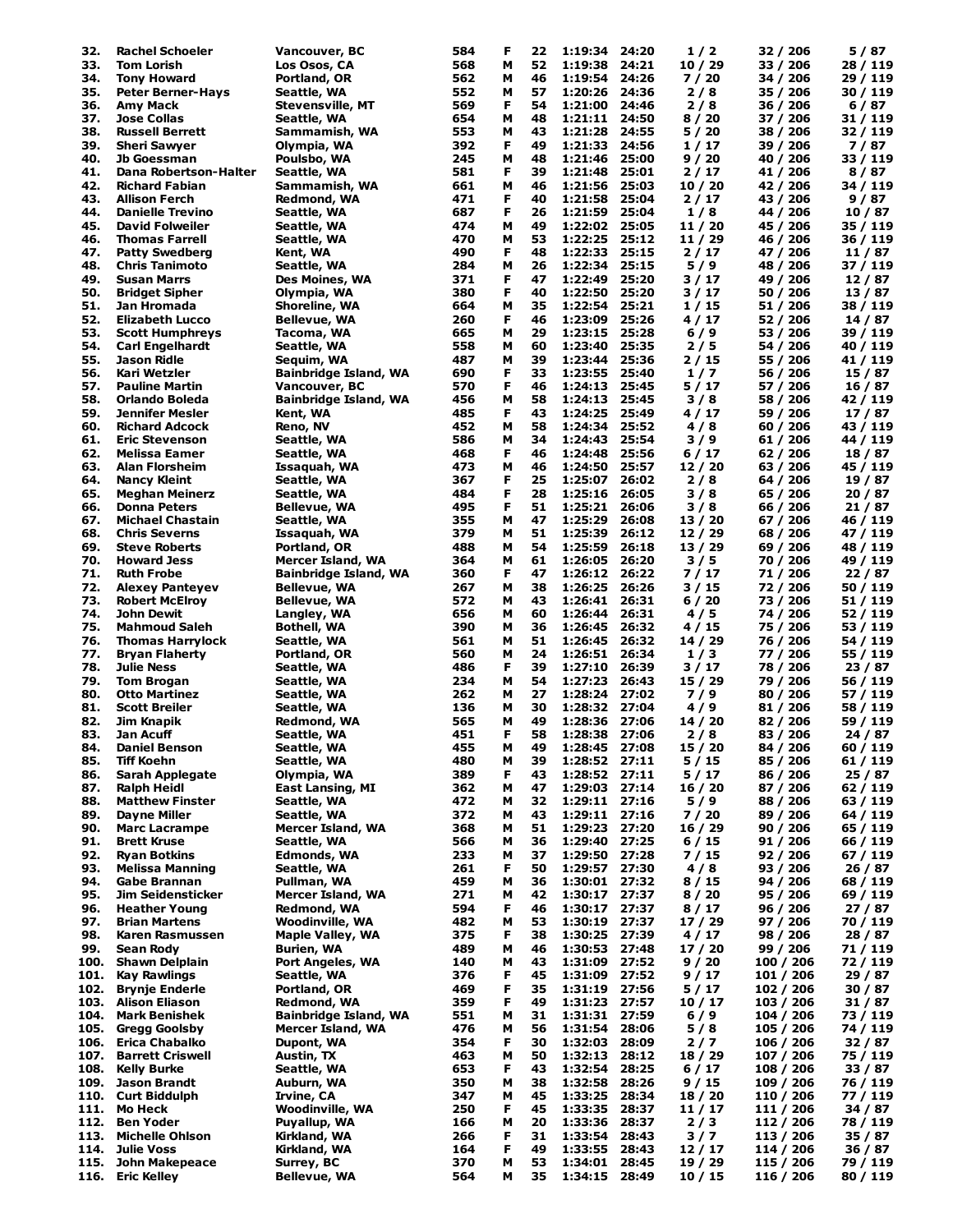| 117. | Kari Vander Stoep            | Seattle, WA           | 276 | F | 40 | 1:34:31       | 28:54 | 7/17    | 117 / 206 | 37 / 87   |
|------|------------------------------|-----------------------|-----|---|----|---------------|-------|---------|-----------|-----------|
| 118. | <b>Alan Sharp</b>            | Bellevue, WA          | 272 | м | 42 | 1:34:46       | 28:59 | 10/20   | 118 / 206 | 81 / 119  |
| 119. | <b>Kirsten Hardisty</b>      | Issaquah, WA          | 249 | F | 36 | 1:34:51       | 29:00 | 6/17    | 119 / 206 | 38 / 87   |
| 120. | Meg Misenti                  | Bainbridge, WA        | 373 | F | 47 | 1:34:55       | 29:02 | 13 / 17 | 120 / 206 | 39 / 87   |
| 121. | <b>Karen Wolf</b>            | Seattle, WA           | 283 | F | 57 | 1:35:07       | 29:05 | 3/8     | 121 / 206 | 40 / 87   |
| 122. | <b>Matt Bondurant</b>        | Seattle, WA           | 232 | М | 37 | 1:35:29       | 29:12 | 11 / 15 | 122 / 206 | 82 / 119  |
|      |                              |                       |     |   |    |               |       |         |           |           |
| 123. | Lianne Birk                  | Seattle, WA           | 134 | F | 31 | 1:35:32       | 29:13 | 4/7     | 123 / 206 | 41 / 87   |
| 124. | Francesca Leonetti           | Seattle, WA           | 258 | F | 44 | 1:35:33       | 29:13 | 8/17    | 124 / 206 | 42 / 87   |
| 125. | <b>Tricia Davis</b>          | Seattle, WA           | 357 | F | 40 | 1:35:38       | 29:15 | 9 / 17  | 125 / 206 | 43 / 87   |
| 126. | <b>Michelle Christensen</b>  | Seattle, WA           | 236 | F | 32 | 1:35:57       | 29:21 | 5/7     | 126 / 206 | 44 / 87   |
| 127. | <b>Dan Gipe</b>              | Portland, OR          | 244 | М | 53 | 1:36:15       | 29:26 | 20/29   | 127 / 206 | 83 / 119  |
|      |                              |                       |     |   |    |               |       |         |           |           |
| 128. | John Ernst                   | Seattle, WA           | 595 | м | 29 | 1:36:21       | 29:28 | 8/9     | 128 / 206 | 84 / 119  |
| 129. | <b>Nick Moody</b>            | Seattle, WA           | 265 | М | 44 | 1:36:38       | 29:33 | 11 / 20 | 129 / 206 | 85 / 119  |
| 130. | Rebecca Adamson              | Sammamish, WA         | 341 | F | 39 | 1:36:39       | 29:33 | 7/17    | 130 / 206 | 45 / 87   |
| 131. | Jen Bloyer                   | Kihei, HI             | 348 | F | 45 | 1:36:42       | 29:34 | 14 / 17 | 131 / 206 | 46 / 87   |
| 132. | <b>Julie Huebner</b>         | Bremerton, WA         | 253 | F | 41 | 1:36:53       | 29:38 | 10 / 17 | 132 / 206 | 47 / 87   |
|      |                              |                       |     |   |    |               |       |         |           |           |
| 133. | <b>Kathleen Brooks</b>       | Seattle, WA           | 235 | F | 29 | 1:37:08       | 29:42 | 4/8     | 133 / 206 | 48 / 87   |
| 134. | <b>Gato Vargas</b>           | Seattle, WA           | 591 | м | 31 | 1:37:18       | 29:45 | 7/9     | 134 / 206 | 86 / 119  |
| 135. | <b>Jesse Hersch</b>          | Bellevue, WA          | 363 | м | 42 | 1:37:22       | 29:47 | 12/20   | 135 / 206 | 87 / 119  |
| 136. | <b>Mark Young</b>            | Sammamish, WA         | 494 | М | 48 | 1:37:26       | 29:48 | 19 / 20 | 136 / 206 | 88 / 119  |
| 137. | <b>Katherine Beirne</b>      | Port Angeles, WA      | 131 | F | 43 | 1:37:35       | 29:51 | 11 / 17 | 137 / 206 | 49 / 87   |
|      |                              |                       |     |   |    |               |       |         |           |           |
| 138. | Oscar Brain                  | Seattle, WA           | 554 | М | 41 | 1:37:43       | 29:53 | 13 / 20 | 138 / 206 | 89 / 119  |
| 139. | Marni Zimmerman              | Freeland, WA          | 167 | F | 51 | 1:37:49       | 29:55 | 5/8     | 139 / 206 | 50 / 87   |
| 140. | <b>Leslie Tappan-Lorish</b>  | Los Osos, CA          | 274 | F | 45 | 1:38:14       | 30:02 | 15/17   | 140 / 206 | 51 / 87   |
| 141. | <b>Peggy Kent</b>            | Mercer Island, WA     | 255 | F | 60 | 1:38:52       | 30:14 | 1/3     | 141 / 206 | 52 / 87   |
| 142. | <b>Kevin McCarty</b>         | Seattle, WA           | 263 | м | 56 | 1:39:04       | 30:18 | 6/8     | 142 / 206 | 90 / 119  |
| 143. | <b>Jeff Watts</b>            |                       | 384 | м | 43 | 1:39:26       | 30:24 | 14/20   | 143 / 206 | 91 / 119  |
|      |                              | Seattle, WA           |     |   |    |               |       |         |           |           |
| 144. | <b>Paul Webber</b>           | Bainbridge Island, WA | 493 | м | 54 | 1:39:28       | 30:25 | 21/29   | 144 / 206 | 92 / 119  |
| 145. | <b>Charlie Webster</b>       | Los Gatos, CA         | 282 | М | 50 | 1:39:37       | 30:28 | 22/29   | 145 / 206 | 93 / 119  |
| 146. | Kimbra Wellock               | Seattle, WA           | 385 | F | 35 | 1:39:39       | 30:28 | 8/17    | 146 / 206 | 53 / 87   |
| 147. | <b>Beth Hykes</b>            | Mercer Island, WA     | 146 | F | 41 | 1:39:53       | 30:33 | 12/17   | 147 / 206 | 54 / 87   |
|      | <b>Catherine Johnson</b>     |                       |     | F |    |               | 30:35 | 9/17    | 148 / 206 |           |
| 148. |                              | Seattle, WA           | 148 |   | 36 | 1:40:00       |       |         |           | 55 / 87   |
| 149. | <b>Anne Wessells</b>         | Seattle, WA           | 165 | F | 39 | 1:40:36       | 30:46 | 10 / 17 | 149 / 206 | 56 / 87   |
| 150. | Lora Vansickle               | Sammamish, WA         | 277 | F | 44 | 1:40:50       | 30:50 | 13 / 17 | 150 / 206 | 57 / 87   |
| 151. | <b>Charles Gardiner</b>      | Seattle, WA           | 662 | м | 34 | 1:41:14       | 30:57 | 8/9     | 151 / 206 | 94 / 119  |
| 152. | Pat Duggan                   | Federal Way, WA       | 358 | F | 60 | 1:41:31       | 31:03 | 2/3     | 152 / 206 | 58 / 87   |
|      |                              |                       |     |   |    |               |       |         |           |           |
| 153. | <b>Nicholas Kerr</b>         | Newcastle, WA         | 149 | М | 41 | 1:41:34       | 31:04 | 15 / 20 | 153 / 206 | 95 / 119  |
| 154. | <b>Howie Ruddell</b>         | Port Angeles, WA      | 377 | М | 40 | 1:41:53       | 31:09 | 16/20   | 154 / 206 | 96 / 119  |
| 155. | <b>Brian Dillon</b>          | Issaquah, WA          | 240 | М | 38 | 1:42:08       | 31:14 | 12 / 15 | 155 / 206 | 97 / 119  |
| 156. | <b>Cendrix Bouchard</b>      | Vancouver, BC         | 458 | М | 36 | 1:42:28       | 31:20 | 13 / 15 | 156 / 206 | 98 / 119  |
| 157. | Kelly McKean                 | Ottawa, WA            | 483 | F | 35 | 1:42:48       | 31:26 | 11 / 17 | 157 / 206 | 59 / 87   |
| 158. | Rana Vargas-Lyon             | Seattle, WA           | 278 | F | 33 | 1:43:07       | 31:32 | 6/7     | 158 / 206 | 60 / 87   |
|      |                              |                       |     |   |    |               |       |         |           |           |
| 159. | Jessica Dizio                | Seattle, WA           | 141 | F | 27 | 1:43:18       | 31:35 | 5/8     | 159 / 206 | 61 / 87   |
| 160. | <b>Craig Thomas</b>          | Redmond, WA           | 382 | М | 48 | 1:43:29       | 31:39 | 20/20   | 160 / 206 | 99 / 119  |
| 161. | Jan Fick                     | Bainbridge Island, WA | 242 | F | 57 | 1:43:52       | 31:46 | 4/8     | 161 / 206 | 62 / 87   |
| 162. | <b>Constance Standish</b>    | Seattle, WA           | 160 | F | 46 | 1:44:00       | 31:48 | 16 / 17 | 162 / 206 | 63 / 87   |
| 163. | Jack Schwaegler              | Seattle, WA           | 378 | м | 50 | 1:44:36       | 31:59 | 23/29   | 163 / 206 | 100 / 119 |
|      |                              |                       |     |   |    |               |       |         |           |           |
| 164. | <b>Sean Avery</b>            | Seattle, WA           | 453 | М | 30 | 1:44:43       | 32:01 | 9 / 9   | 164 / 206 | 101 / 119 |
| 165. | <b>Andrea Rodgers-Harris</b> | Seattle, WA           | 679 | F | 36 | 1:44:54       | 32:05 | 12/17   | 165 / 206 | 64 / 87   |
| 166. | Rachel Heneghan              | Seattle, WA           | 478 | F | 27 | 1:45:04       | 32:08 | 6/8     | 166 / 206 | 65 / 87   |
| 167. | <b>Scott Sorenson</b>        | Issaquah, WA          | 159 | м | 38 | 1:45:08       | 32:09 | 14 / 15 | 167 / 206 | 102 / 119 |
|      | 168. Shelley Miksis          | Seattle, WA           | 264 | F | 39 | 1:46:03 32:26 |       | 13/17   | 168 / 206 | 66 / 87   |
|      |                              |                       |     |   |    |               |       |         |           |           |
| 169. | <b>Mark Zellerhoff</b>       | Burien, WA            | 388 | M | 43 | 1:46:13       | 32:29 | 17 / 20 | 169 / 206 | 103 / 119 |
| 170. | <b>Cathy Strange</b>         | Eagle, ID             | 161 | F | 59 | 1:46:23       | 32:32 | 5/8     | 170 / 206 | 67 / 87   |
| 171. | <b>Kate McGrath</b>          | Seattle, WA           | 152 | F | 29 | 1:46:43       | 32:38 | 7/8     | 171 / 206 | 68 / 87   |
| 172. | <b>Tom Allen</b>             | Everett, WA           | 342 | М | 59 | 1:47:03       | 32:44 | 7/8     | 172 / 206 | 104 / 119 |
| 173. | <b>Caroline Brown</b>        | Seattle, WA           | 352 | F | 56 | 1:47:22       | 32:50 | 6/8     | 173 / 206 | 69 / 87   |
| 174. | Jeff Jacobsen                |                       | 254 | М | 69 | 1:47:23       | 32:50 | 1/1     | 174 / 206 | 105 / 119 |
|      |                              | Clinton, WA           |     |   |    |               |       |         |           |           |
| 175. | Jac Dulac                    | Vancouver, BC         | 241 | F | 51 | 1:47:41       | 32:56 | 6/8     | 175 / 206 | 70 / 87   |
| 176. | <b>Karl Voss</b>             | Kirkland, WA          | 281 | М | 50 | 1:47:47       | 32:58 | 24 / 29 | 176 / 206 | 106 / 119 |
| 177. | <b>Alice Lippitt</b>         | Seattle, WA           | 259 | F | 30 | 1:48:34       | 33:12 | 7/7     | 177 / 206 | 71 / 87   |
| 178. | Vivian Tran                  | Vancouver, BC         | 275 | F | 29 | 1:49:28       | 33:29 | 8/8     | 178 / 206 | 72 / 87   |
| 179. | <b>Michael Leccisi</b>       | Redmond, WA           | 257 | М | 42 | 1:50:14       | 33:43 | 18 / 20 | 179 / 206 | 107 / 119 |
|      |                              |                       |     | F |    |               |       |         |           |           |
| 180. | Christina Hohn               | Seattle, WA           | 145 |   | 44 | 1:50:56       | 33:55 | 14 / 17 | 180 / 206 | 73 / 87   |
| 181. | <b>Jeffrey Crombie</b>       | Seattle, WA           | 168 | М | 51 | 1:50:57       | 33:56 | 25/29   | 181 / 206 | 108 / 119 |
| 182. | Lola Jacobsen                | <b>Bellevue, WA</b>   | 147 | F | 52 | 1:51:42       | 34:10 | 7/8     | 182 / 206 | 74 / 87   |
| 183. | <b>Greg Proulx</b>           | Seattle, WA           | 269 | м | 52 | 1:51:56       | 34:14 | 26/29   | 183 / 206 | 109 / 119 |
| 184. | <b>Aeron Sinclaire</b>       | Seattle, WA           | 273 | м | 57 | 1:52:29       | 34:24 | 8/8     | 184 / 206 | 110 / 119 |
| 185. | <b>Ellyce Shulman</b>        |                       | 156 | F | 35 | 1:53:31       | 34:43 |         | 185 / 206 |           |
|      |                              | Seattle, WA           |     |   |    |               |       | 14/17   |           | 75 / 87   |
| 186. | <b>Chris Happel</b>          | Seattle, WA           | 248 | М | 26 | 1:53:53       | 34:50 | 9/9     | 186 / 206 | 111 / 119 |
| 187. | <b>Scottland Jacobson</b>    | Seattle, WA           | 666 | М | 43 | 1:54:05       | 34:53 | 19 / 20 | 187 / 206 | 112 / 119 |
| 188. | <b>Carol Clayton</b>         | Port Angeles, WA      | 237 | F | 42 | 1:54:07       | 34:54 | 15 / 17 | 188 / 206 | 76 / 87   |
| 189. | <b>Faye Britt</b>            | Everett, WA           | 351 | F | 38 | 1:55:02       | 35:11 | 15 / 17 | 189 / 206 | 77 / 87   |
|      | <b>Judy Rose</b>             |                       |     | F | 52 |               |       |         | 190 / 206 |           |
| 190. |                              | Bellevue, WA          | 155 |   |    | 1:56:51       | 35:44 | 8/8     |           | 78 / 87   |
| 191. | <b>Randall Bloomquist</b>    | Atlanta, GA           | 231 | м | 53 | 1:57:40       | 35:59 | 27/29   | 191 / 206 | 113 / 119 |
| 192. | <b>Amy Seidensticker</b>     | Seattle, WA           | 270 | F | 41 | 1:57:44       | 36:00 | 16 / 17 | 192 / 206 | 79 / 87   |
| 193. | Jack Jolley                  | Seattle, WA           | 365 | М | 54 | 1:58:09       | 36:08 | 28 / 29 | 193 / 206 | 114 / 119 |
| 194. | <b>Betty Solero</b>          | Seattle, WA           | 157 | F | 55 | 1:58:28       | 36:14 | 7/8     | 194 / 206 | 80 / 87   |
| 195. | <b>Andre Vachon</b>          | Bellevue, WA          | 162 | м | 43 | 1:58:40       | 36:17 | 20/20   | 195 / 206 |           |
|      |                              |                       |     |   |    |               |       |         |           | 115 / 119 |
| 196. | <b>Carolyn Bippart</b>       | New York, NY          | 132 | F | 60 | 1:59:00       | 36:23 | 3/3     | 196 / 206 | 81/87     |
| 197. | Michele Kvam                 | Kirkland, WA          | 150 | F | 39 | 2:00:00       | 36:42 | 16/17   | 197 / 206 | 82 / 87   |
| 198. | Devon Beckham                | Kirkland, WA          | 343 | м | 36 | 2:00:00       | 36:42 | 15 / 15 | 198 / 206 | 116 / 119 |
| 199. | <b>Amy Ruiz</b>              | Snohomish, WA         | 583 | F | 20 | 2:00:04       | 36:43 | 2/2     | 199 / 206 | 83 / 87   |
| 200. |                              |                       |     |   |    |               |       |         |           |           |
|      | Siobhan Costello             | Seattle, WA           | 139 | F | 43 | 2:03:41       | 37:49 | 17/17   | 200 / 206 | 84/87     |
|      | 201. Elizabeth Bippart       | Healdsburg, CA        | 133 | F | 59 | 2:04:05 37:57 |       | 8/8     | 201 / 206 | 85 / 87   |